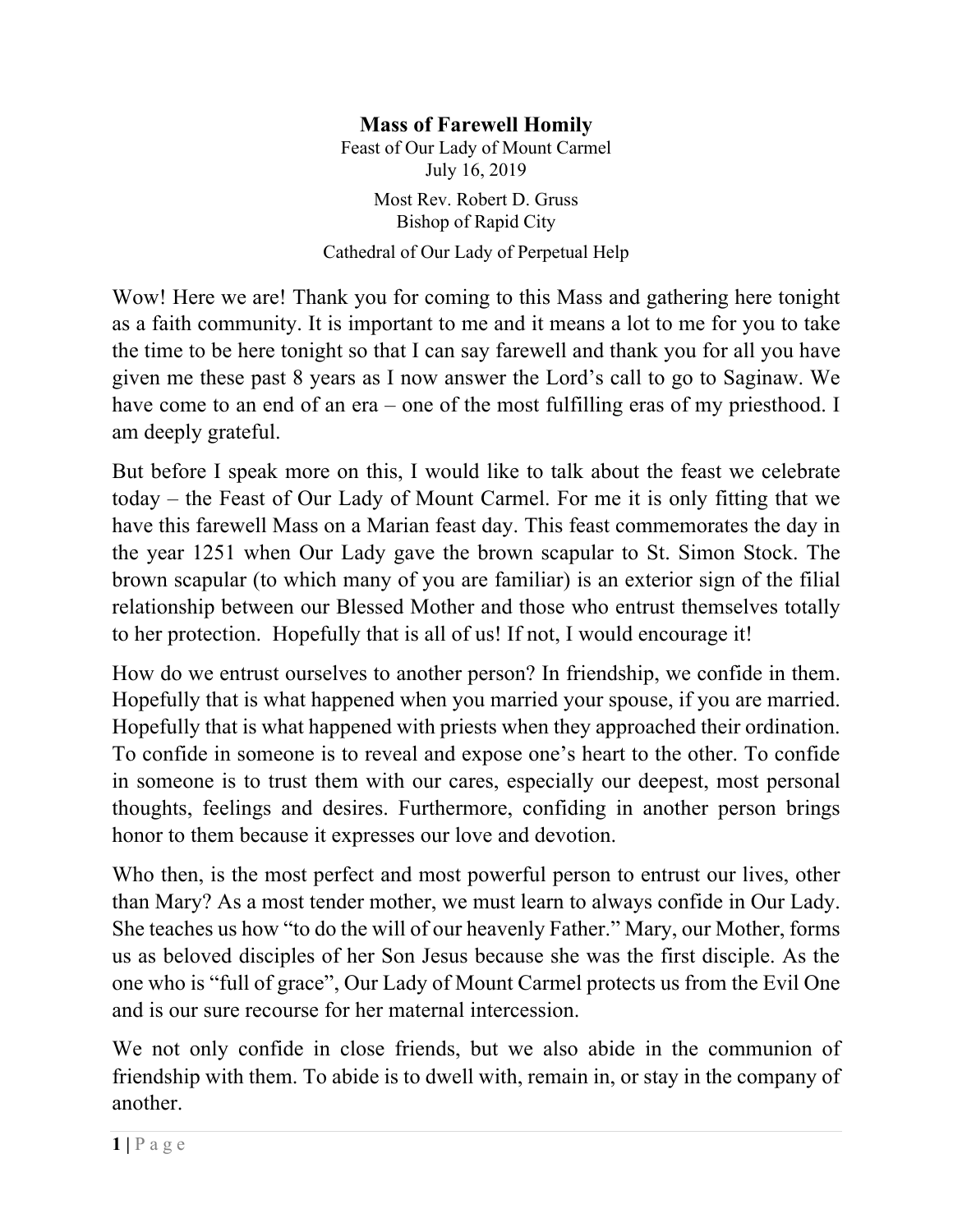This abiding is both interior –in our hearts– and external in our actions, the way we live. Just as a husband and wife abide with each other even when they are separated from one another, so we too should abide with the one who is "full of grace" Mary our Mother.

Why should we confide and abide in Mary? Why is this important? In the Gospel, Jesus asks, "Who is my mother? Who are my brothers? Whoever does the will of my heavenly Father is my brother and sister and mother. We confide and abide in our Lady because we are always in need of protection from the Evil One. We are weak and vulnerable. We are afraid. We worry about many things.

We confide and abide in Our Lady because she is the most powerful intercessor available to us. She will not fail us!

We confide and abide in Our Lady because she most fully models and teaches us how to do the will of our heavenly Father. Mary's entire life was devoted to the honor and service of her beloved Son. She is our greatest inspiration. She can teach us.

Confiding in Mary and abiding in the graces she obtains for us is the sure and steady road to our salvation, our happiness, our fulfillment.

She is the one whom I entrust my transition to a new diocese. She is the one who can guide me in this new mission to Saginaw. She is also one who this Diocese can entrust the finding of a new bishop. Ask her to intercede in this cause.

As I said in the beginning, this is an end of an era. Yes, leaving this Diocese is most difficult. These past eight years have been a great blessing for me and my priesthood. These past eight years have been a very important part of these twenty-five years as a priest as well. Though there have been challenges along the way, though things haven't been perfect – but there is no such thing in ministry – I have felt (feel) deeply blessed for having been able to shepherd you.

I have been inspired by you and your faith; I have felt supported by you in so many ways; and I have felt blessed by you. What a beautiful experience it has been. So thank you.

From my experience, I believe that every assignment forms us for the next one (unless it is retirement!) The many assignments that I have had during my first 17 years of my priesthood, in many ways, prepared me for coming to this diocese to begin my episcopal ministry.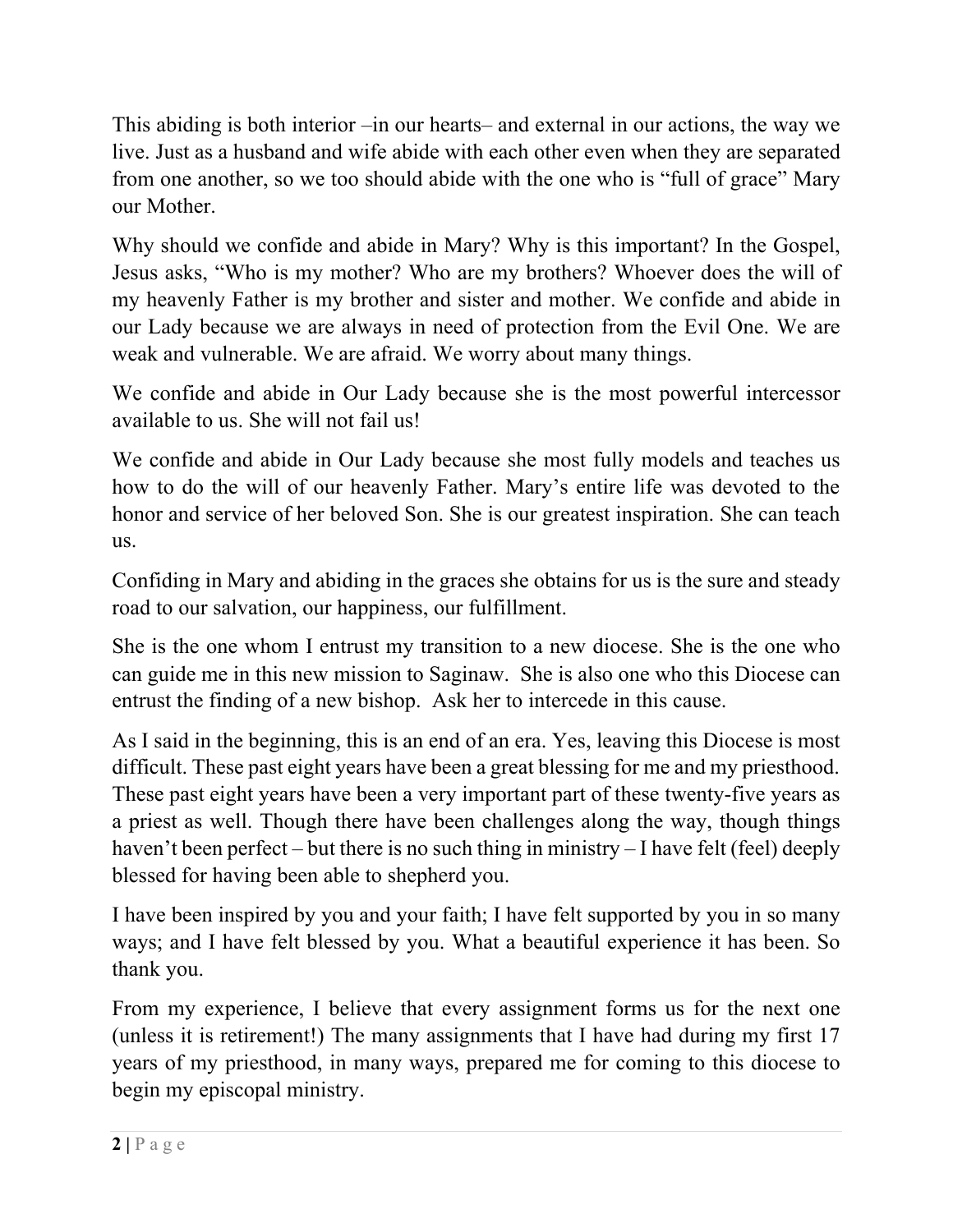As I wrote in my departing letter in the WRC, "For any priest or bishop, upon their departure from a parish or diocese, we can always look back upon any assignment with some regrets – things we wish we would have done differently, but we can't turn back the hands of time; things we wish we could have accomplished or completed but were unable to do so because we ran out time, etc. But I will depart this beautiful Diocese of Rapid City with very few regrets – only the deepest gratitude for the many blessings I have received these past eight years.

I have tried to serve with my whole heart, pouring myself into this ministry by living my motto "No Greater Love" in the face of my human flaws and limitations.

I give thanks and praise to almighty God for allowing me to be a part of your lives in this diocese. What a gift I have received from all of you. My love for you and your support for me has been an expression of God's love. God often times loves us through the people he places in our lives along our pathway of faith. We are molded by the love, care and concern from others. One of my favorite quotes comes from a French novelist, poet, and journalist. Francois Mauriac wrote: *"We are molded and remolded by those who have loved us, and though that love may pass, we remain none the less their work. No love, no friendship can ever cross the path of our destiny without leaving some mark upon it forever."*

Thank you for leaving your mark upon me. Thank you for sharing your lives with me. I have been forever changed. In many tangible ways, you (and the Lord) have taught me how to be a bishop and shepherd in my first episcopal assignment. Thank you for this. I will take this formation with me as I begin this new assignment shepherding the people of the Diocese of Saginaw. But know that you will not be forgotten. You and the many facets of the Diocese of Rapid City will always have a place in my heart.

I also hope that I have left my own mark upon you and the Diocese of Rapid City – the love and care of Jesus Christ. I believe that together we have accomplished much these past eight years. We must give praise and glory to Christ for all we have been able to do. I leave knowing that the faith of the people of the Diocese of Rapid City is alive and bearing fruit. I leave with much for you to build upon in living the mission of Jesus Christ. Stay close to Jesus, continuing to seek his will, and he will continue to lead you to heights beyond your imagination.

The challenges of being a bishop are many and I have tried my best. But I also take leave knowing of my own deficiencies and sinfulness. Love is reflected in seeking and offering forgiveness.